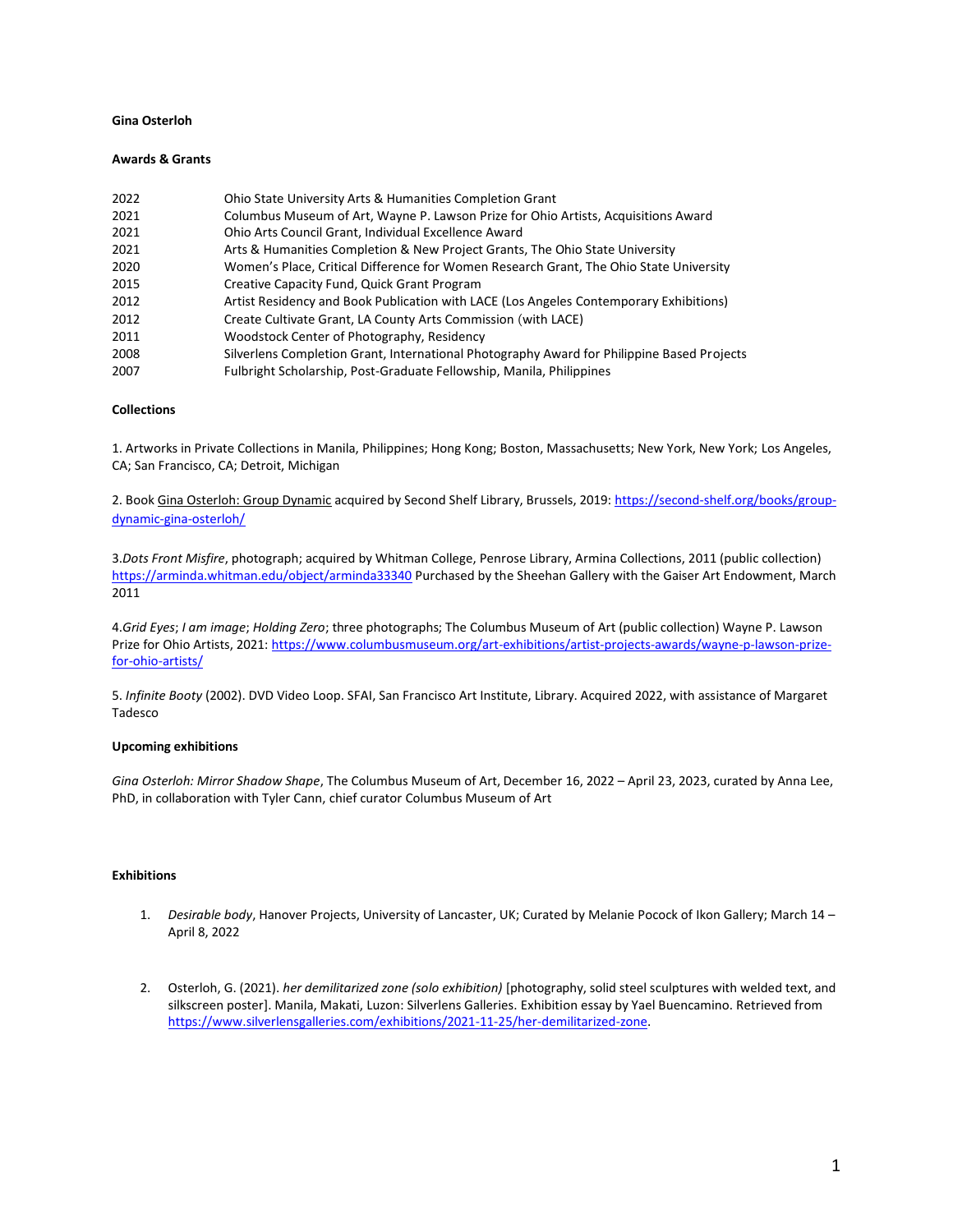- 3. Osterloh, G.; Holm, J. (2021). *Apples and Bananas* [video]. Posit: A Journal of Literature and Art (Online Feature). Posit: A Journal of Literature and Art. Retrieved fro[m https://positjournal.com/2021/05/11/janis-butler-holm-gina](https://positjournal.com/2021/05/11/janis-butler-holm-gina-osterloh/)[osterloh/.](https://positjournal.com/2021/05/11/janis-butler-holm-gina-osterloh/)
- 4. Osterloh, G. (2021). *Presence Requested (group exhibition)* [steel plate sculpture with welded text]. group exhibition. Pasadena, California: Mission Gathering. Retrieved from [http://cassieriger.net/presence-requested.](http://cassieriger.net/presence-requested) [Curator:Riger, Cassie.]
- 5. Osterloh, G. (2021). *Considered Gestures* [photographs]. (group exhibition). Manila, Makati City, Luzon: Silverlens Galleries. Retrieved fro[m https://www.silverlensgalleries.com/exhibitions/2021-01-09/considered-gestures.](https://www.silverlensgalleries.com/exhibitions/2021-01-09/considered-gestures) [Curators: Buencamino, Yael.]
- 6. Osterloh, G. (2021). *Substrata* [photographs]. Substrata (virtual group exhibition). the internet: Epoch Gallery. Retrieved fro[m https://epoch.gallery/substrata/](https://epoch.gallery/substrata/) [Curator: Wu, Peter.]
- 7. Osterloh, G. (2020). *Gina Osterloh at Higher Pictures Generation* [photographs and steel sculpture with welded text]. (solo exhibition). Brooklyn, NY: Higher Pictures Generation. Retrieved from [https://higherpictures.com/exhibitions/gina-osterloh-2/.](https://higherpictures.com/exhibitions/gina-osterloh-2/) [Curators(s):Bourus, Kim.; Chao, Marina.; Guy, Janice.]
- 8. Osterloh, G. (2020). *Anticipating the Day* [photography and steel sculpture]. (group exhibition online due to Covid19). Manila, Makati: Silverlens Galleries. Retrieved fro[m https://www.silverlensgalleries.com/exhibitions/2020-06-](https://www.antenna.works/reaching-for-the-horizon/) [02/anticipating-the-day.](https://www.antenna.works/reaching-for-the-horizon/) [Curators(s):Lorenzo, I.; Rillo, R.]
- 9. Osterloh, G. (2020). *Reaching for the Horizon* [photographs]. (group exhibition). New Orleans, Louisiana: Antenna Works Gallery. Retrieved fro[m https://www.antenna.works/reaching-for-the-horizon/.](https://www.antenna.works/reaching-for-the-horizon/) [Curators(s):Bernabe, J.C.]
- 10. Osterloh, G. (2019). *Pressure Pleasure* (solo project with performance, video, photography, steel). Coco Hunday. Tampa, Florida. Retrieved fro[m http://cocohunday.com/gina-osterloh-pressure-pleasure/.](http://cocohunday.com/gina-osterloh-pressure-pleasure/) [Curators(s):Lazarus, J.]
- 11. Osterloh, G. (2019). *Art Fair Philippines, Silverlens Galleries* [photography]. Makati: Art Fair Philippines. Retrieved from [https://artfairphilippines.com/archive-2019/.](https://artfairphilippines.com/archive-2019/) [Curators(s):Lorenzo, I.; Rillo, R.]
- 12. Osterloh, G. (2019). *Not Visual Noise* [photography and steel]. (international group exhibition). Quezon City: Ateneo Art Gallery, Ateneo de Manila University, Philippines. Retrieved fro[m https://ateneoartgallery.com/exhibitions/not](https://ateneoartgallery.com/exhibitions/not-visual-noise)[visual-noise.](https://ateneoartgallery.com/exhibitions/not-visual-noise) [Curators(s):Velasco Shaw, A.]
- 13. Osterloh, G. (2019). *Coco Hunday Presents at Atlanta Contemporary* [video loop on monitor]. (group exhibition). Atlanta, Georgia: Atlanta Contemporary. Retrieved fro[m https://atlantacontemporary.org/exhibitions/coco-hunday.](https://atlantacontemporary.org/exhibitions/coco-hunday) [Curators(s):Lazarus, J.]
- 14. Osterloh, G. (2019). *All We Want Is To See Ourselves* [photographs]. (group exhibition). Chicago, Illinois: FLXST Contemporary. Retrieved from https://www.flxst.co/group-show-all-we-want-is-to-see-ourselves. [Curators(s):Bernabe, Ph.d, J.C.]
- 15. Osterloh, G. (2019). *Art Basel Hong Kong with Silverlens Galleries* [video]. Wan Chai, Hong Kong: Art Basel HK 2019. Retrieved fro[m https://www.artbasel.com/catalog/gallery/1440/Silverlens#catalog.](https://www.artbasel.com/catalog/gallery/1440/Silverlens#catalog) [Curators(s):Lorenzo, I.; Rillo, R.]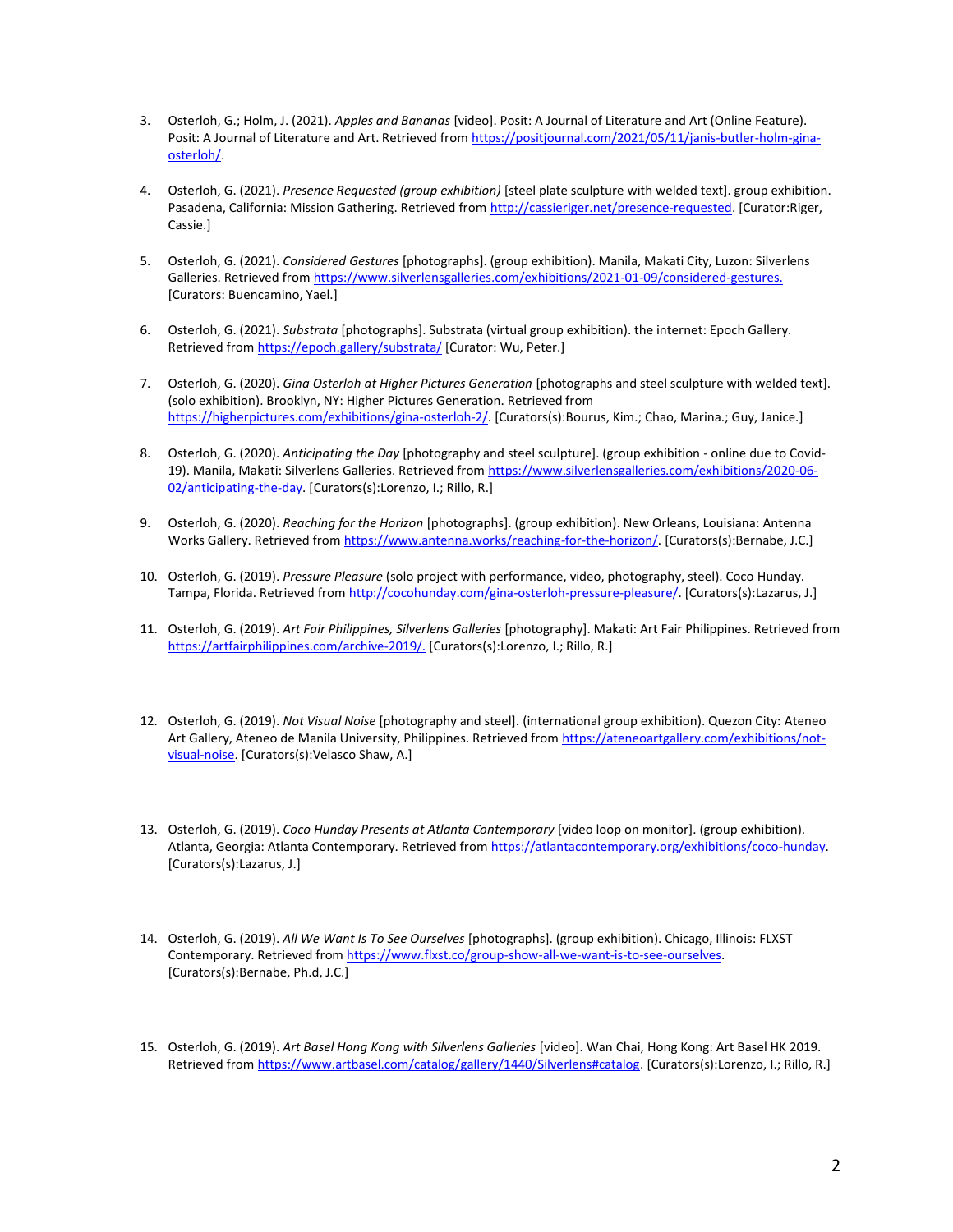- 16. Osterloh.G (2018). En Cuatro Patas (performance series); solo performance: *Shadow Woman*. Los Angeles, California: The Broad Museum. Performance series with Nao Bustamante and Dorian Wood. [https://www.thebroad.org/events/en-cuatro-patas-nao-bustamante-gina-osterloh-dorian-wood \[](https://www.thebroad.org/events/en-cuatro-patas-nao-bustamante-gina-osterloh-dorian-wood)curated by Nao Bustamante and Xandra Ibarra]
- 17. Osterloh, G. (2018). *Kayumanggi: Post-Colonial Filipinx* [photography]. (group exhibition). Johnson City, Tennessee: Slocumb & Tipton Galleries, East Tennessee State University. Retrieved from [https://www.etsu.edu/cas/art/galleries/tipton.php.](https://www.etsu.edu/cas/art/galleries/tipton.php) [Curators(s):Contreras-Koterbay, K.]
- 18. Osterloh, G. (2018). *Past as Present: Capturing and Archiving the Female Experience* [photographs and video]. (group exhibition). Cincinnati, Ohio: Reed Gallery, DAAP, University of Cincinnati. Retrieved from [http://2018.fotofocusbiennial.org/venue/daap-galleries-reed-gallery-university-of-cincinnati/.](http://2018.fotofocusbiennial.org/venue/daap-galleries-reed-gallery-university-of-cincinnati/)  [Curators(s):Bonansinga, K.]
- 19. Osterloh, G. (2018). *ZONES* [photographs]. (solo exhibition). Silverlens Galleries. Manila, Makati. Philippines. Retrieved from<https://www.silverlensgalleries.com/exhibitions/2018-07-07/zones> [Curators(s):Lorenzo, I.; Rillo, R.]
- 20. Osterloh, G. (2018). *Liquid Dreams* [photograph]. (group exhibition). Los Angeles, California: Ghebaly Gallery. Retrieved fro[m http://ghebaly.com/work/liquid-dreams/.](http://ghebaly.com/work/liquid-dreams/) [Curators(s):Ghebaly, F.]
- 21. Osterloh, G. (2018). *Gina Osterloh and Brie Ruais at Gaa Gallery* [photography and 16mm film projection loop]. (twoperson exhibition). Provincetown, Massachusetts: Gaa Gallery. Retrieved fro[m http://www.gaa](http://www.gaa-gallery.com/exhibitions/gina-osterloh-brie-ruais2)[gallery.com/exhibitions/gina-osterloh-brie-ruais2.](http://www.gaa-gallery.com/exhibitions/gina-osterloh-brie-ruais2) [Curators(s):Rosarius, B.]
- 22. Osterloh, G. (2018). *Multiply, Identify, Her* [16mm film projection (on looper)]. (group exhibition). New York, New York: International Center of Photography Museum. Retrieved fro[m https://www.icp.org/exhibitions/multiply](https://www.icp.org/exhibitions/multiply-identify-her)[identify-her.](https://www.icp.org/exhibitions/multiply-identify-her) [Curators(s): Chao, Marina.]
- 23. Osterloh, G. (2017). *An Idea of a Boundary* [video]. (group exhibition). San Francisco, California: San Francisco Art Commission Gallery. Retrieved from [http://www.sfartscommission.org/experience-art/exhibitions/idea-boundary.](http://www.sfartscommission.org/experience-art/exhibitions/idea-boundary) [Curators(s):Im, Jackie.]
- 24. Osterloh, G. (2017). *Race, Love, Labor* [photography]. (traveling group exhibition). Stony Brook, NY: Paul Zuccaire Gallery. Retrieved fro[m https://zuccairegallery.stonybrook.edu/2017/08/race-love-and-labor/.](https://zuccairegallery.stonybrook.edu/2017/08/race-love-and-labor/) [Curators(s):Lewis, S.]
- 25. Osterloh, G.O.; Wright, A.; Leigh, S.; Mendieta, A. et al. (2016). *Energy Charge: Connecting with Ana Mendieta* [photography and 16mm film loop]. Arizona State University Museum of Art. Tempe, Arizona. Retrieved from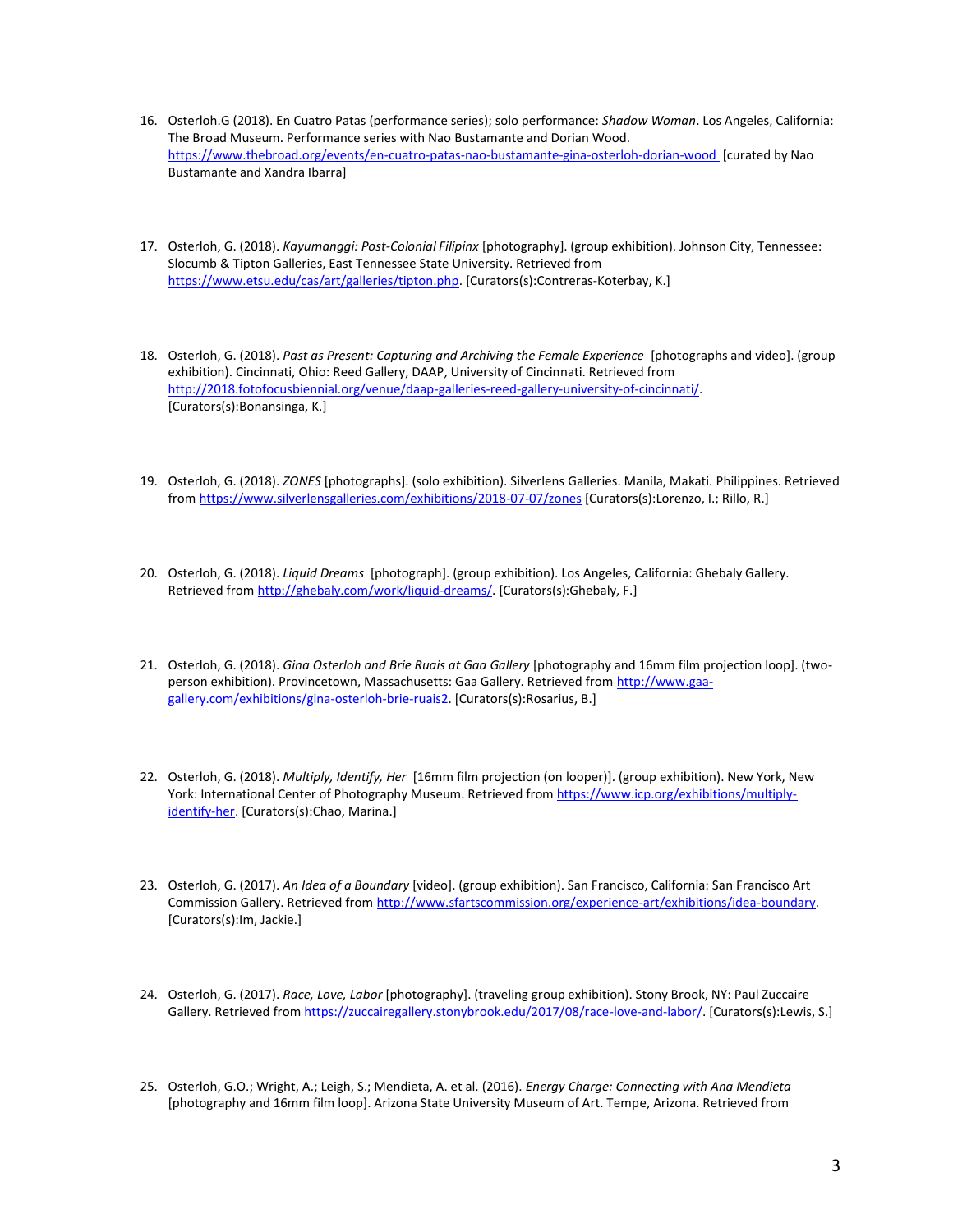[https://asuevents.asu.edu/content/energy-charge-connecting-ana-mendieta.](https://asuevents.asu.edu/content/energy-charge-connecting-ana-mendieta) [Curators(s):Lineberry, Heather.; Morales, Julio Cesar.]

- 26. Osterloh, G. (2015). *Gina Osterloh* [photography and 16mm film]. (solo exhibition). Higher Pictures. New York, New York. Retrieved from [https://higherpictures.com/exhibitions/gina-osterloh/.](https://higherpictures.com/exhibitions/gina-osterloh/) [Curators(s):Bourus, K.]
- 27. Osterloh, Gina.; De Guia, Kawayan; Taniguchi, Maria.; Abad, Pio. et al. (2015). *The Vexed Contemporary* [photography]. Museum of Contemporary Art and Design Manila. Manila. Retrieved from [https://www.mcadmanila.org.ph/the-vexed-contemporary/.](https://www.mcadmanila.org.ph/the-vexed-contemporary/) [Curators(s):Cruz, Joselina.]
- 28. Osterloh, G. (2015). *Nothing to See Here There Never Was* [photography and 16mm film loop]. solo exhibition. Silverlens Galleries. Manila, Makati. Philippines. Retrieved from [https://www.silverlensgalleries.com/exhibitions/2015-07-16/nothing-to-see-here-there-never-was.](https://www.silverlensgalleries.com/exhibitions/2015-07-16/nothing-to-see-here-there-never-was) [Curators(s):Lorenzo, I.; Rillo, R.]
- 29. Osterloh, G. (2015). *Photography Sees the Surface*. Group Exhibition. Higher Pictures. New York, New York. Retrieved from [https://higherpictures.com/exhibitions/photography-sees-the-surface/.](https://higherpictures.com/exhibitions/photography-sees-the-surface) [Curators(s):Mays, A.]
- 30. Osterloh, G.; Gonzales-Day, Ken.; Lee, N.S.; Kim, Soo. et al. (2015). *Second Sight: New Representations in Photography* [photography]. Group exhibition. Torrance Art Museum. Torrance, California. Retrieved from [https://www.torranceartmuseum.com/calendar/2015/3/28/second-sight-new-representations-in-photography](https://www.torranceartmuseum.com/calendar/2015/3/28/second-sight-new-representations-in-photography-opening-reception)[opening-reception.](https://www.torranceartmuseum.com/calendar/2015/3/28/second-sight-new-representations-in-photography-opening-reception) [Curators(s): Reynolds, C.]
- 31. Osterloh, G.; Kelly, Mary.; Wu, Peter.; Callaghan, Josh. (2014). *Life Transmissions* [photography]. Guggenheim Gallery, Chapman University. Group Exhibition. Orange, California. Retrieved fro[m https://guggenheimgallery.org/?cat=17.](https://guggenheimgallery.org/?cat=17) [Curators(s):Herse, Marcus.]
- 32. Osterloh, G. (2014). *Press Erase Outline Slice Strike Make an X Prick!* [photography, 16mm film loop, performance]. solo exhibition. Ghebaly Gallery. Los Angeles, California. Retrieved fro[m http://ghebaly.com/work/ginaosterloh/.](http://ghebaly.com/work/ginaosterloh/)
- 33. Osterloh, G.; Mays, A.; Wharton, R.; Mallios, J. (2014). *Fragments of An Unknowable Whole*. group exhibition. Urban Art Space. Columbus, Ohio. Retrieved fro[m https://uas.osu.edu/events/fragments.](https://uas.osu.edu/events/fragments) [Curators(s):Smith, T.]

<sup>34.</sup> Osterloh, G.; Honda, M.; Brooke, K.; Konitz, A. et al. (2013). *Demolition Women* [photography]. group exhibition. Orange, California. Guggenheim Gallery, Chapman University. Retrieved from [https://guggenheimgallery.org/?m=201309.](https://guggenheimgallery.org/?m=201309) [Curators(s): Young Chung; Commonwealth & Council.]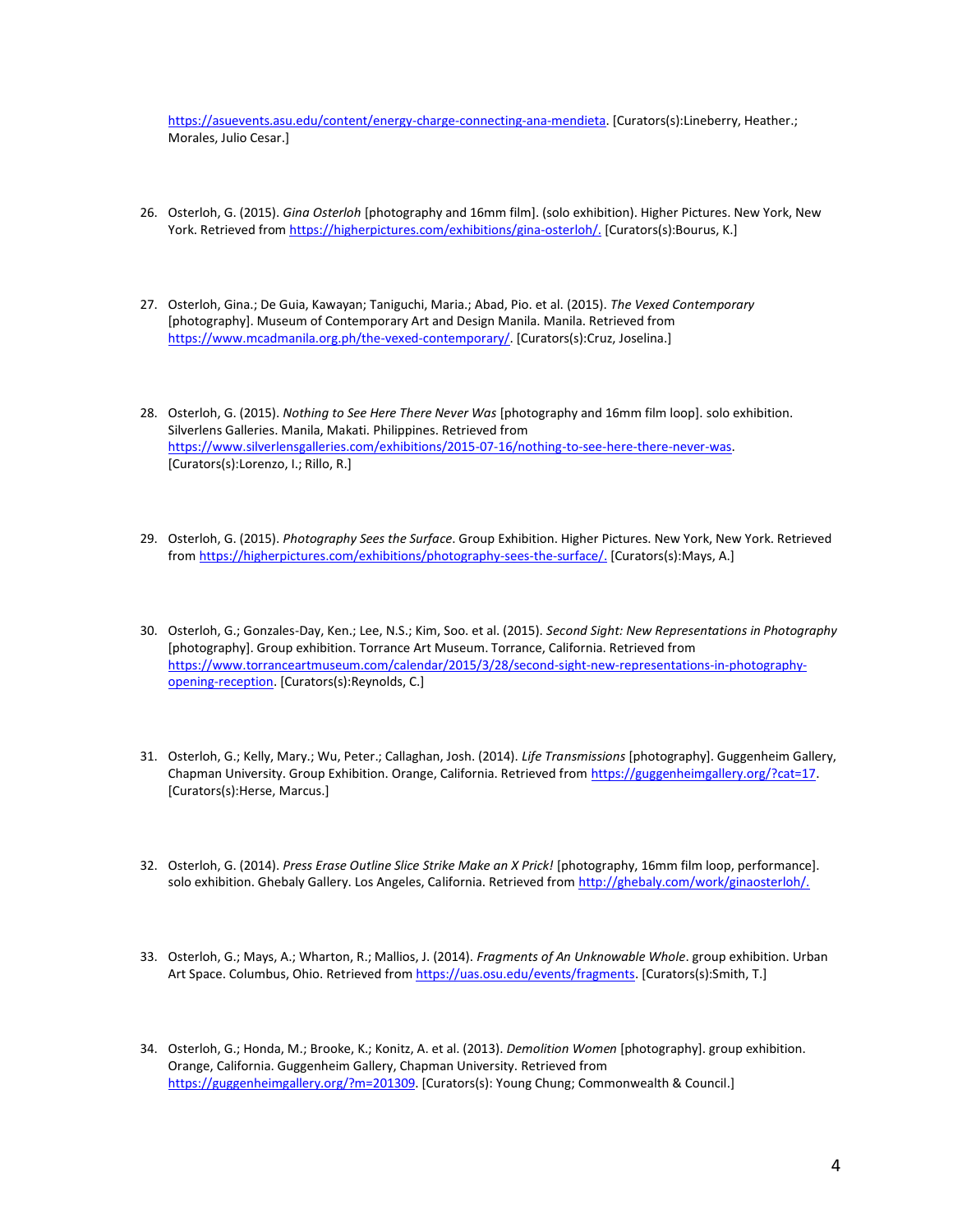- 35. Osterloh, G.; Fulbeck, K.; Mirza, S.; Lou, R. et al. (2013). *War Baby / Love Child: Mixed Race Asian American Art* [photography]. traveling group exhibition. Seattle, Washington. Wing Luke Museum and DePaul University Art Museum. Retrieved from [https://www.wingluke.org/single-exhibit/?mep\\_event=935&t=p.](https://www.wingluke.org/single-exhibit/?mep_event=935&t=p) <https://resources.depaul.edu/art-museum/exhibitions/Pages/war-baby-love-child.aspx> [Curators(s):Kina, L.; Dariotis, W.M.]
- 36. Osterloh, G. (2012). *Group Dynamic and Improper Light* [photography, audience participation, public engagement, video, installation]. solo exhibition and residency. Los Angeles Contemporary Exhibitions, LACE. Los Angeles, California. Retrieved fro[m https://welcometolace.org/lace/gina-osterloh-group-dynamics-and-improper-light/.](https://welcometolace.org/lace/gina-osterloh-group-dynamics-and-improper-light/) [Curators(s):Crouch, Robert.; Stakenas, Carol.]
- 37. Osterloh, G.; Ong, S.; Yao, L.; Aoyama, Y. (2012). *Asia Serendipity* [photography]. traveling group exhibition. Madrid. Retrieved fro[m https://lafabrica.com/historico-de-exposiciones/asia-serendipity/.](https://lafabrica.com/historico-de-exposiciones/asia-serendipity/) [Curators(s):Nanjo, Fumio. (curator of Mori Museum)]
- 38. Osterloh, G. (2012). *Anonymous Front* [photography, video documentary, installation]. solo exhibition. San Francisco, California. Retrieved fro[m https://www.artpractical.com/review/anonymous\\_front/.](https://www.artpractical.com/review/anonymous_front/) [Curators: Morales, Julio Cesar.]
- 39. Osterloh, G.; I-Lann, Y.; Sriwanichpoom, M. (2012). *Territories of the Real and Unreal: Photographic Practices In Contemporary Southeast Asian Art* [photography]. group exhibition. Yogyakarta, Indonesia. Retrieved from [https://www.rogueart.asia/ra/exhibitions/territories-of-the-real-and-unreal-photographic-practices-in](https://www.rogueart.asia/ra/exhibitions/territories-of-the-real-and-unreal-photographic-practices-in-contemporary-southeast-asian-art/)[contemporary-southeast-asian-art/](https://www.rogueart.asia/ra/exhibitions/territories-of-the-real-and-unreal-photographic-practices-in-contemporary-southeast-asian-art/). [Curators(s): Ooi, Adeline.; Yong, Beverly.]
- 40. Osterloh, G. (2007). *Blank Athleticism* [photography]. solo exhibition. San Francisco, California. Retrieved from [https://projects2ndfloor.blogspot.com/2007/09/blog-post.html.](https://projects2ndfloor.blogspot.com/2007/09/blog-post.html) [Curators(s):Tadesco, Margaret.]

# **Work Featured in Publications**

#### **Books**

Not Visual Noise: Philippine Photography in a Media Saturated World. Edited by Angel Velasco Shaw. On occasion of the exhibition: Not Visual Noise at Ateneo University Art Gallery, Quezon City, Philippines. Published by The Ateneo de Manila University. ISBN 978-971-0426-37-9. Published 2020.

California Dreaming: Movement and Place in the Asian American Imaginary. Edited by Christine Bacareza Balance and Lucy Mae San Pablo Burns. Published by University of Hawaii Press, Published 2020. Artwork featured on cover and authored chapter "Somewhere Tropical" by Gina Osterloh. ISBN-13: 9780824872069.

Multiply, Identify, Her*.* ICP Museum. Curated by Marina Chao. Published by A+L and the International Center of Photography. Published 2018. ISBN 978-0-933642-29-4.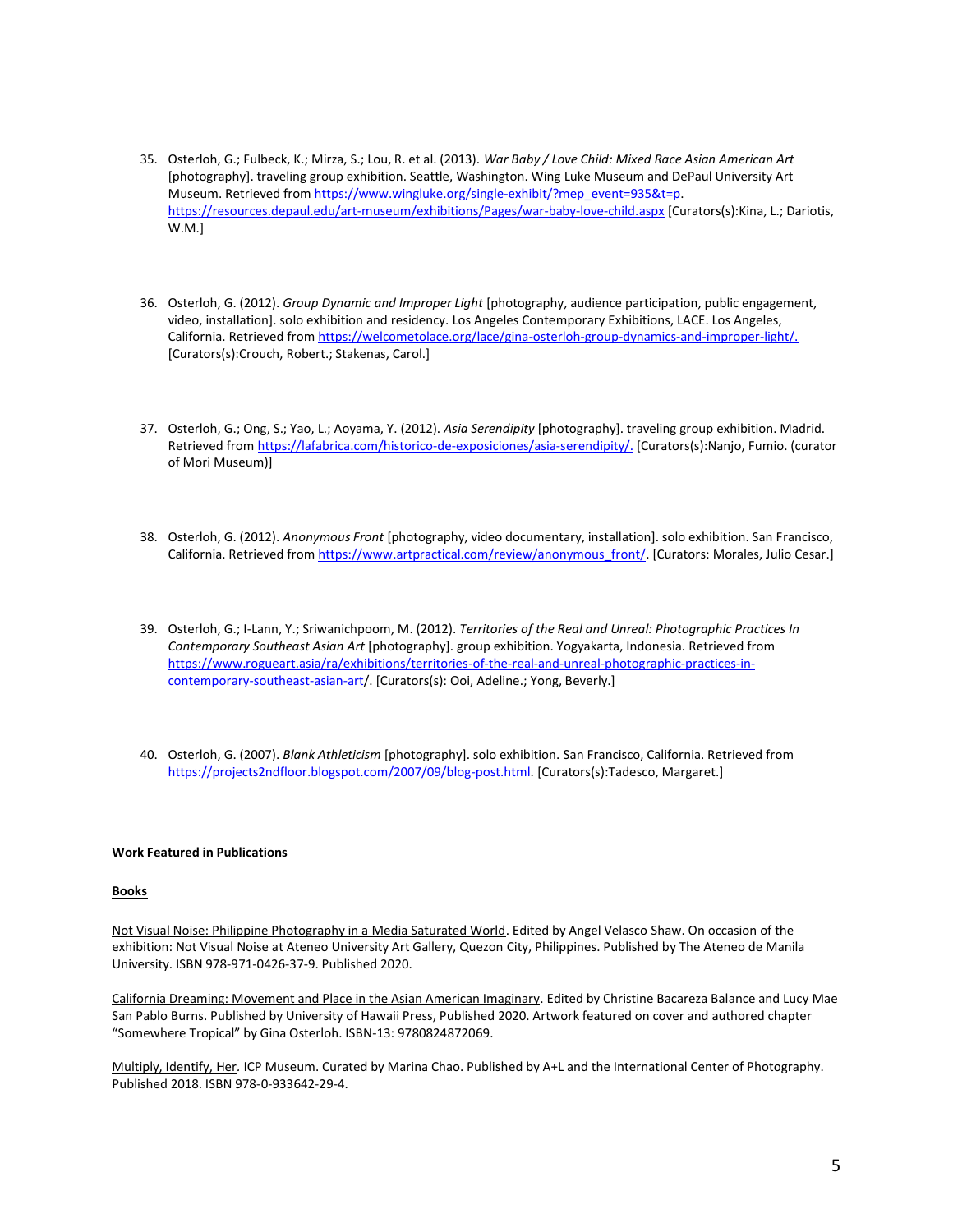Energy Charge: Connecting with Ana Mendieta: Simone Leigh, Gina Osterloh, Antonia Wright, Ana Teresa Fernandez & Kate Gilmore. Arizona State University Art Museum. [Catalog printed 2017; Exhibition 2016] ISBN 978-0-9644646-6-7.

Group Dynamic | Gina Osterloh, with essays by Kris Cohen, Matthew Thompson; interview with Gina Osterloh and Michelle Dizon; Distributed by RAM publications, Designed by Willem Henri Lucas; Published by Los Angeles Contemporary Exhibitions, 2013. ISBN 978-0937335246.

An Anthology of Art and Literature by Southeast Asian Women in the Diaspora: Troubling Borders*,* edited by Isabelle Thuy Pelaud, Lan Duong, Mariam B. Lam and Kathy Nguyen, published by University of Washington Press, 2014; artwork featured on cover. ISBN 9780295993195.

War Baby, Love Child: Mixed Race Asian American Art, edited by Laura Kina & Wei Ming Dariotis; interview with Gina Osterloh and Laura Kina Chapter 4, pp.39-43; published by University of Washington Press, 2013. ISBN 978-0295992259.

#### **Exhibition Catalogs and Brochures**

FotoFocus Biennial: Open Archive, Catalog, Published by FotoFocus, 2018.

ZONES, exhibition brochure for solo exhibition, including interview with Gina Osterloh and Janis Holm, Published by Silverlens, 2018.

Nothing To See Here There Never Was, exhibition brochure for solo exhibition, including essay by Jan Christian Bernabe, Ph.D., Published by Silverlens, 2015.

Anonymous Front, exhibition brochure, essay by Paola Santoscoy, interview with curator Julio Cesar Morales & Gina Osterloh, Published by Yerba Buena Center for the Arts, 2012.

Truthiness: Photography as Sculpture, UC Riverside and California Museum of Photography. Exhibition catalog with essay by curator Tyler Stallings, 2008. ISBN 978-0-932173-01-0

Body Double, exhibition brochure with essay by curator Julie Joyce, Published by the Luckman Gallery, California State University, Los Angeles, 2007

#### **Reviews & Interviews**

2021

Lenscratch, "Gina Osterloh," by Erica Cheung <https://lenscratch.com/2021/05/gina-osterloh/> (interview and feature)

Art & Market, "Considered Gestures: Redefining Filipino Non-representational Art" by Riley Yuen <https://www.artandmarket.net/reviews/2021/1/20/review-of-considered-gestures-at-silverlens-galleries> (review)

2020

The Brooklyn Rail, "Gina Osterloh at Higher Pictures Generation" (solo exhibition). By Susan Breyer, November 2020. <https://brooklynrail.org/2020/11/artseen/Gina-Osterloh> (review)

CCA Wattis Institute for Contemporary Art: Gina Osterloh with Latipa (née Michelle Dizon) for "We Listen Nearby" curated by Hồng-[Ân Trương](https://wattis.org/view?id=876). <https://www.welistennearby.org/#Participants>(audio interview)

Voices of Excellence, The Ohio State University, College of Arts and Sciences presents "Gina Osterloh on the pressure of looking" by Professor David Staley. [https://soundcloud.com/voices\\_arts\\_sciences/osterloh/s-zeXPn8hyRJt](https://soundcloud.com/voices_arts_sciences/osterloh/s-zeXPn8hyRJt) (audio interview)

#### 2019

Enclave Review, "[Press and Outline: An Interview with Gina Osterloh](ttps://ginaosterloh.com/uploads/clipping_node/pdf_preview/5e0cfa77421aa95fdd0bfb4f/2019-EnclaveReview-byDavidLloyd.pdf)" by David C. Lloyd, PhD (Distinguished Professor of English, University of California, Riverside). Cork, Ireland. (interview)

#### 2018

The Brooklyn Rail, "Multiply, Identify, Her" by Anna Dunn (review)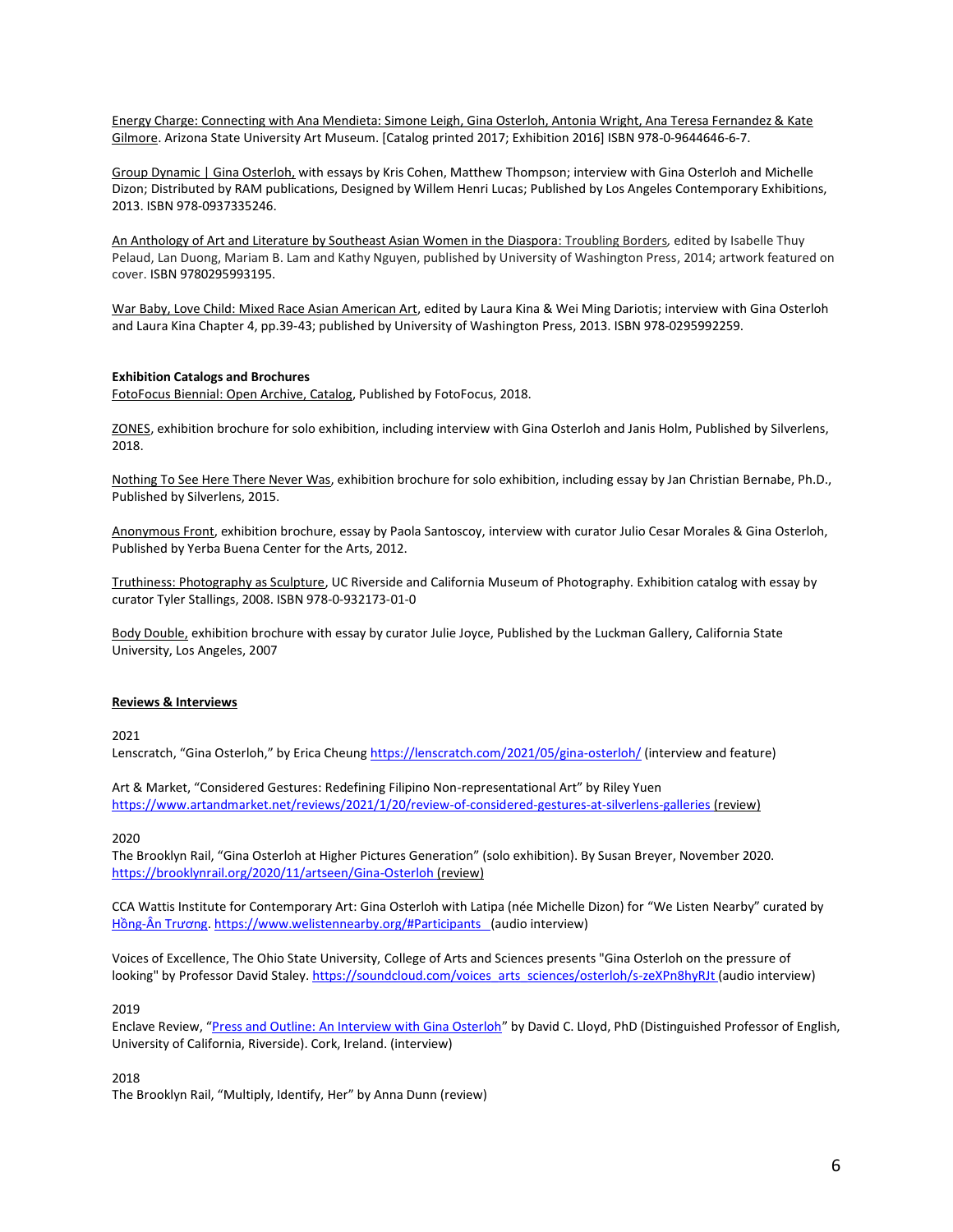<https://brooklynrail.org/2018/07/artseen/Multiply-Identify-Her>

Collector Daily, "Multiply, Identify, Her at the ICP Museum" by Loring Knoblauch (review) <https://collectordaily.com/multiply-identify-her-icp/>

Art and Object, "Multiply, Identify, Her Presents an Intersectional Look at Identity" by Anita Bateman (review) <https://www.artandobject.com/shorts/multiply-identify-her-presents-intersectional-look-identity>

ABS-CBN News Art & Culture (Philippines) "The Cross-Genre Art of Gina Osterloh" (video interview) <https://news.abs-cbn.com/ancx/culture/art/video/09/04/18/the-cross-genre-art-of-gina-osterloh>

Artforum International, "Sans Cowl" by Andy Campbell, panel presentation at CAA Conference 2018 (citation) <https://www.artforum.com/diary/andy-campbell-on-the-2018-college-art-association-conference-in-los-angeles-74493>

The Brooklyn Rail, group exhibition, "An Idea of a Boundary" by Emily Watlington (review) <https://brooklynrail.org/2018/02/artseen/An-Idea-of-a-Boundary>

Contemporary Art Daily, group exhibition, "An Idea of a Boundary" (citation, no author listed) <https://www.contemporaryartdaily.com/2018/01/an-idea-of-a-boundary-at-sfac-galleries/>

2017

**Artforum Critic's Pick, group exhibition, "An Idea of a Boundary" by Jeanne Gerrity (review) <https://www.artforum.com/picks/san-francisco-arts-commission-gallery-71975>**

**\***

**The New Yorker Magazine,** *Gina Osterloh at Higher Pictures***, review of solo exhibition by Vince Aletti <https://www.newyorker.com/goings-on-about-town/art/gina-osterloh>**

Postmodern Culture, Review of Gina Osterloh's monograph: Group Dynamic and Improper Light, by Janis Holm, Ohio University

2014

Artforum Critics Pick July 2014 by Annie Buckley, Review of Solo Exhibition at François Ghebaly Gallery, LA <https://www.artforum.com/picks/gina-osterloh-47653>

*Art Ltd*, September 2014 by Shana Nys Dambrot, Review of Solo Exhibition at François Ghebaly Gallery, LA [http://dev.ghebaly.com/wp-content/uploads/2016/05/Osterloh\\_artltd\\_2014.pdf](http://dev.ghebaly.com/wp-content/uploads/2016/05/Osterloh_artltd_2014.pdf)

Center of Art + Thought (CA+T), Artist Feature, interview by Matthew Andrews, 2014. <https://www.centerforartandthought.org/cat-interview-gina-osterloh>

2012

KCET Artbound, *The Space Between: Gina Osterloh's "Shadow" Residency at LACE*, Sharon Mizota, <https://www.kcet.org/shows/artbound/the-space-between-gina-osterlohs-shadow-residency-at-lace>

Art Practical*, Anonymous Front: Gina Osterloh*, review of solo exhibition at Yerba Buena Center for the Arts, by Ellen Tani [https://www.artpractical.com/review/anonymous\\_front/](https://www.artpractical.com/review/anonymous_front/)

KCET Artbound, *Transnational Identity, and the Subtleties of Being Seen: Exploring the Nexus of Artists Michelle Dizon and Gina Osterloh*, by Pilar Tompkins

<https://www.kcet.org/shows/artbound/exploring-the-nexus-of-artists-michelle-dizon-and-gina-osterloh>